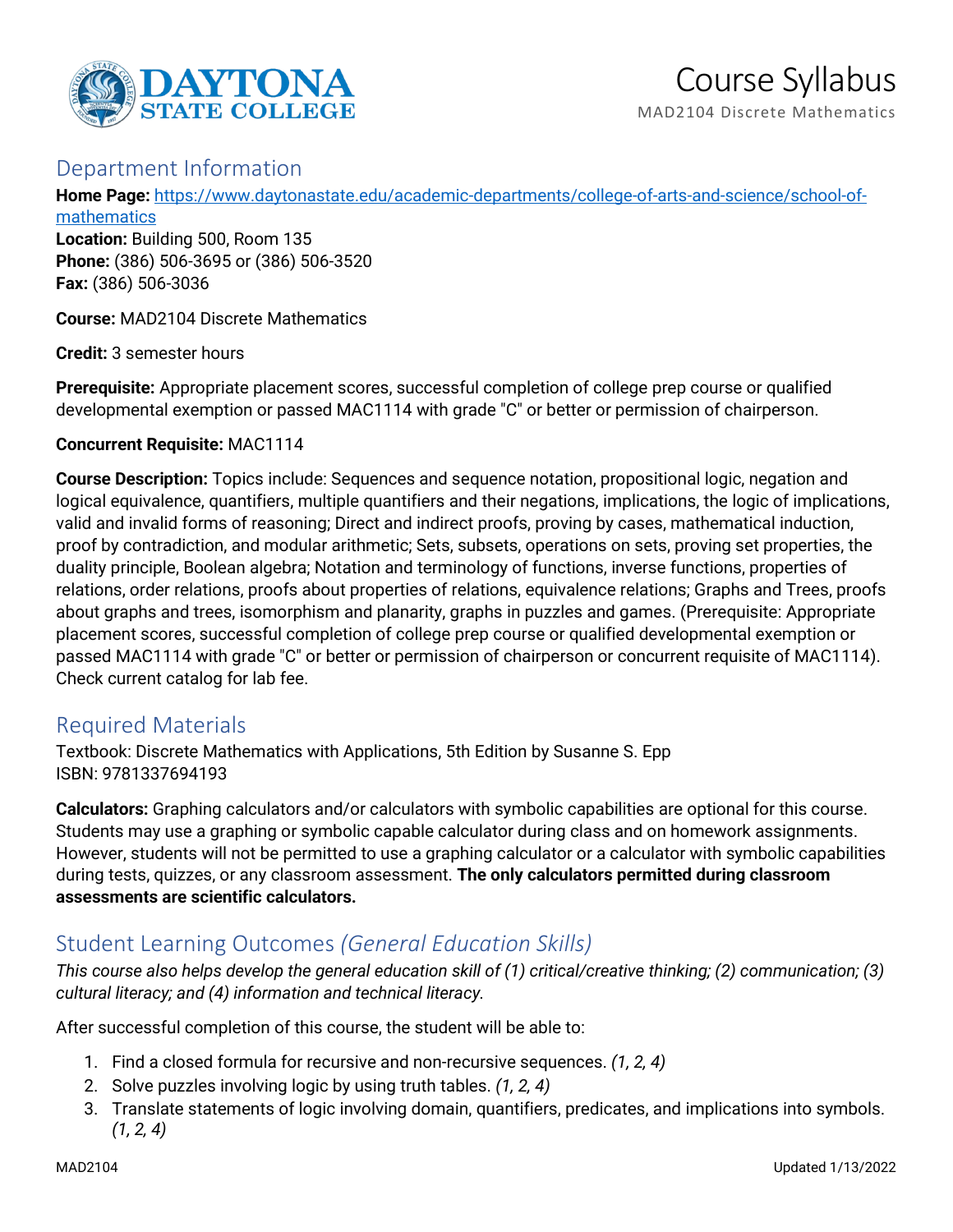- 4. Negate statements of logic. *(1, 2, 4)*
- 5. Identify valid and invalid arguments. *(1, 2, 4)*
- 6. Write proofs involving contrapositives, induction, contradiction, set properties, or Boolean Algebra. *(1, 2, 4)*
- 7. Perform modular arithmetic. *(1, 2, 4)*
- 8. Perform operations on sets. *(1, 2, 4)*
- 9. Solve application problems involving set operations. *(1, 2, 4)*
- 10. Create and apply arrow diagrams for relations and functions. *(1, 2, 4)*
- 11. Identify relations as having reflexive, symmetric, and/or transitive properties. *(1, 2, 4)*
- 12. Determine whether two relations are equivalent or nonequivalent. *(1, 2, 4)*
- 13. Solve applications involving recursive relations. *(1, 2, 4)*
- 14. Identify properties of vertex and edge graphs. *(1, 2, 4)*

# Course Chapter and Sections Covered

| <b>Chapter</b> | <b>Sections</b>        |
|----------------|------------------------|
| 2              | 1, 2, 3, 4             |
| 3              | 1, 2, 3                |
| 4              | 1, 2, 3, 4, 5, 6, 7, 8 |
| 5              | 1, 2, 3, 6, 7          |
| 6              | 1, 2, 4 (optional)     |
| 7              | 1, 2, 3                |
| 10             | 1, 2                   |

### Grading Scale and Policy

For more detail on the course grading policy and procedure, you must contact the course's specific instructor.

| 90 - 100  | А  |
|-----------|----|
| $86 - 89$ | B+ |
| $80 - 85$ | B  |
| $76 - 79$ | C+ |
| $70 - 75$ | C  |
| $60 - 69$ | D  |
| Below 60  | F  |

### Grades

Students may access their final grades by logging onto [my.daytonastate.edu,](https://my.daytonastate.edu/) clicking on My Academics, then My Classes, and finally View My Grades.

# Classroom Policies

**Disclaimer:** This syllabus has been constructed to be as complete as possible, but I reserve the right to alter policies, procedures, and the syllabus as needed with notification to students. Please utilize the course shell in Falcon Online regularly as any changes to the syllabus will be posted there.

**How to Proceed Through the Course:** Students should plan to have three hours of study time per week for each credit hour of class time. Example: When taking a typical 3-credit hour course, students should plan to spend at least 9 hours per week doing coursework and studying for that course regardless of the mode of delivery (online, hybrid, face-to-face).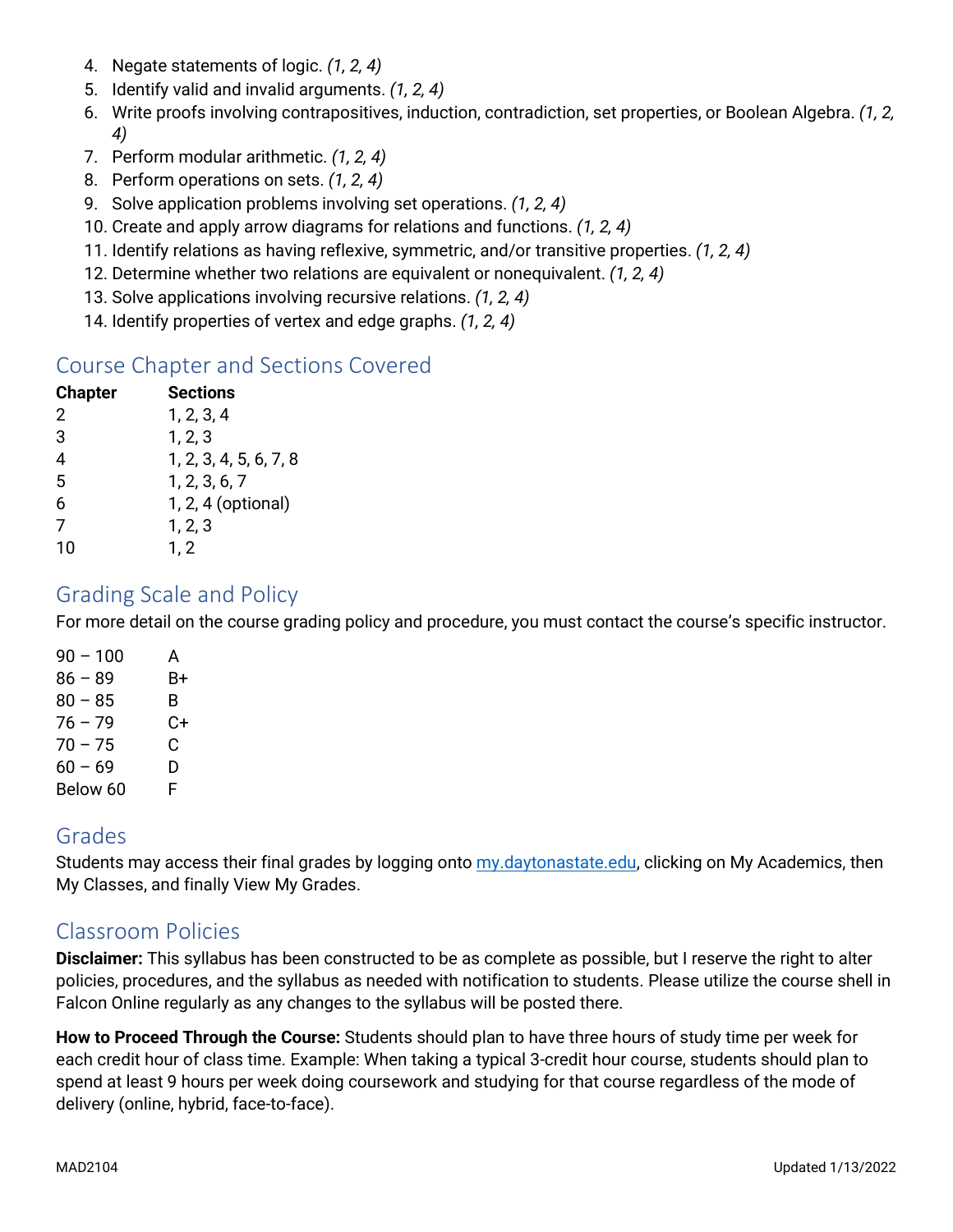**Communication:** College email is the official and primary internal communication method of Daytona State College. Employees and admitted students are assigned a Daytona State College email account which serves as the primary mechanism for official communication between College employees and registered students.

**Children/Non-Enrolled Individuals in Class:** Individuals who are not registered in the course are not permitted in the class when in session.

**Attendance:** Students who stop attending this class will be withdrawn from the class and receive a final grade of W1 (Withdrawn). Attendance includes participating in online or face-to-face environments as required.

**Classroom Etiquette:** All students should be on time for class. Attend to your needs before entering the room. Students who come late or leave during the class are a distraction to both the instructor and other students. The use of cellular phones and other electronic devices is also a distraction. Please ensure electronic devices are off (or silenced). If an emergency arises, please be courteous to your fellow students and leave quietly. Finally, cell phones, watch alarms, etc. are strictly prohibited during classroom assessment.

**Audit:** Auditing a course means that you wish to attend the classes, but do not wish to receive a grade. It is school policy that no audit will be approved after the drop/add period has ended.

**Incomplete Grade:** A grade of "I" will only be given at the end of this course when the instructor deems that the student has satisfied each of the following:

- 1. Has completed a minimum of 75% of the course work and made every effort to pass the course which includes having a record of good class attendance.
- 2. Has provided the instructor with a legitimate and documented reason for not being able to complete the course work by the end of the semester.
- 3. Has requested in writing from the instructor a grade of "I" prior to the last class period of the semester.
- 4. Has a mathematical chance to pass the course.

If this math course is a prerequisite for another math course, you may not be able to register for that math course until the incomplete is satisfied and a grade is entered.

It is the responsibility of the student to complete the remaining assignments before the incomplete automatically converts to the grade of F, which is 45 days following the end of the term in which the I grade was assigned.

A grade of "I" is only intended for students with unforeseeable circumstances which will result in them not being able to complete the course during the current semester.

**Class Withdrawal Process:** Students can withdraw from this class prior to the date listed in the Academic Calendar. It is not necessary to have approval from the instructor to withdraw from the course, but you should discuss the situation with the instructor prior to any action. Many times, issues and concerns can be resolved with communication. Please review the Refund/Repayment Policy in the current college catalog and check with the [Financial Aid](https://www.daytonastate.edu/financial-aid) office to determine how the withdrawal might affect your current and future financial aid eligibility. The steps for withdrawal from a class can be found on the [Student Falcon Self-Service InfoGuide](https://library.daytonastate.edu/student-falcon-self-service/home) (https://library.daytonastate.edu/student-falcon-self-service/home) under Drop Classes.

**Reinstatement Procedures and Instructions:** Students who are dropped from a class due to non-payment, nonattendance, or other process and wish to be reinstated should make a request following the [Class](https://www.daytonastate.edu/enrollment-information/index.html)  [Reinstatement Procedure](https://www.daytonastate.edu/enrollment-information/index.html) (https://www.daytonastate.edu/enrollment-information). Students are advised to speak with Enrollment Services to ensure the reason for the drop is resolved.

**Student Rights & Responsibilities:** Students are responsible for reading and following all college policies outlined in the current Student Handbook. Some of the most important are summarized below. The Handbook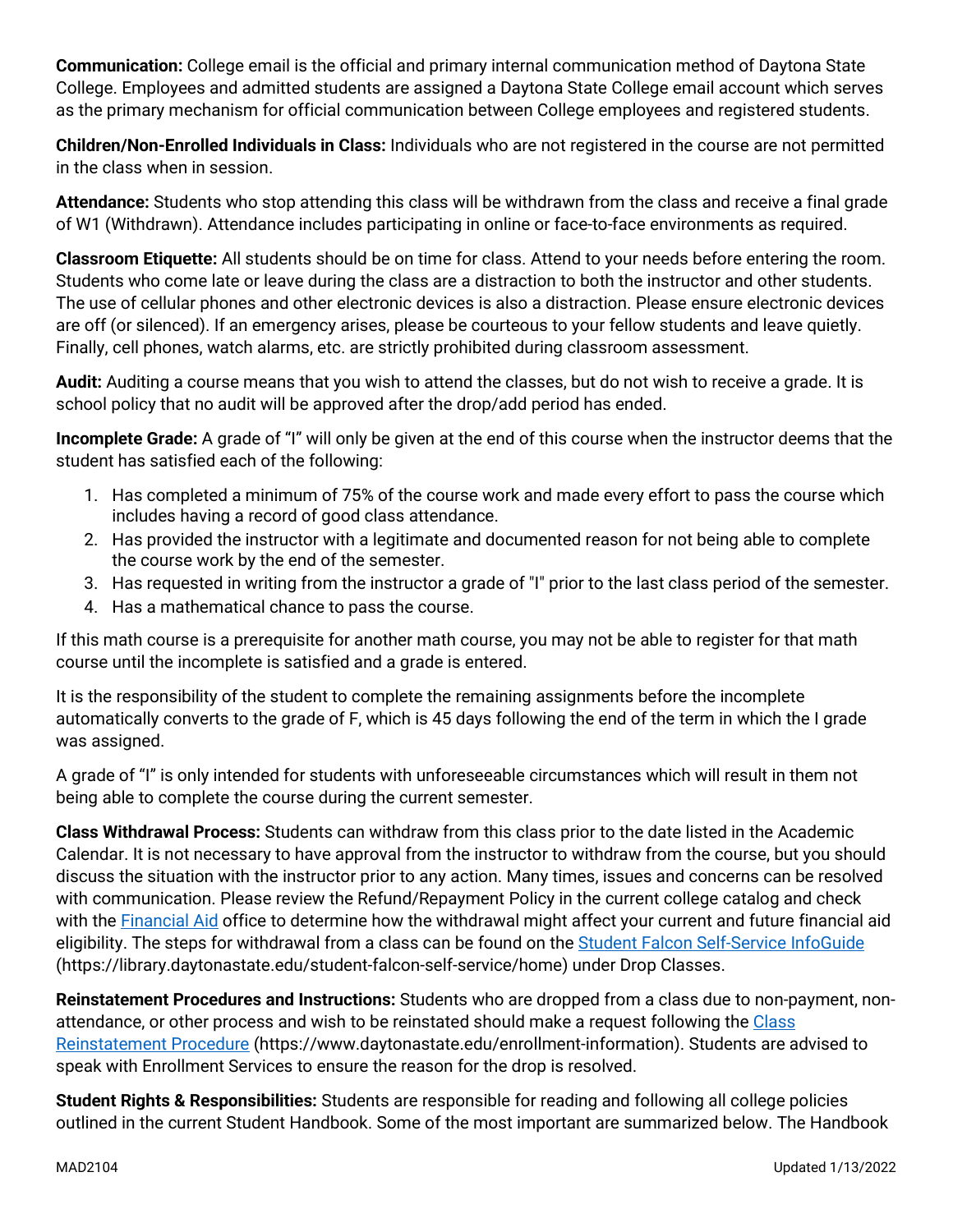can be accessed on the [Student Resources](https://www.daytonastate.edu/student-resources) webpage (https://www.daytonastate.edu/student-resources) under the Student Resources left navigation menu.

**Sensitive Materials:** Course content aims to enable students to reach course goals and objectives. As such, students may be introduced to a wide range of topics and ideas that differ from familiar understandings and beliefs. Some content may be considered sensitive or offensive or disturbing (or all the above) by some students.

**Recording:** Students may record video or audio of a class lecture for a class in which the student is enrolled for their own personal educational use. A class lecture is defined as a formal or methodical oral presentation as part of a college course intended to present information or teach enrolled students about a particular subject.

Recording class activities other than class lectures, including but not limited to lab sessions, student presentations (whether individually or part of a group), class discussion (except when incidental to and incorporated within a class lecture), clinical presentations such as patient history, academic exercises involving student participation, test or examination administrations, field trips, private conversations between students in the class or between a student and the faculty member, is prohibited. Invited guest speakers may be recorded with their consent. Recordings may not be used as a substitute for class participation and class attendance and may not be published, posted, or shared without the written consent of the faculty member. Failure to adhere to these requirements may constitute a violation of the Student Code of Conduct.

**Academic Integrity:** To preserve academic excellence and integrity, the College expects you to know, understand, and comply with the Academic Integrity Policy, which prohibits academic dishonesty in any form, including, but not limited to cheating and plagiarism. The grades you earn must be based upon your own work and must accurately reflect your own knowledge and skills.

An instructor who finds that a student has violated Academic Integrity may apply an academic consequence ranging from a zero percent for the assignment, up to and including failure for the entire course. Violations may be reported to the academic department chair for review and/or referred to the Judicial Affairs for appropriate disciplinary resolution. Visit the [Student Services Departments](https://www.daytonastate.edu/student-service-departments) page (https://www.daytonastate.edu/student-service-departments) for more information about Academic Integrity and the appeal process.

**Honor Pledge:** "I, as a member of the DSC community, pledge that I will neither give nor receive unauthorized aid in my work nor will I present another's work as my own, nor will I tolerate anyone who does." View the Student Handbook for more information.

### Forms of Academic Dishonesty

**Cheating:** Cheating can be defined as: receiving or giving unauthorized assistance on a quiz, test, exam, paper, or project or unauthorized use of materials to complete such; collaborating with another person(s) without authorization on a quiz, test, exam, paper, or project; taking a quiz, test, or exam for someone else or allowing someone else to do the same for you.

**Plagiarism:** Plagiarism can be defined as: submitting work in which words, facts, or ideas from another source are used without acknowledging that the material is borrowed whether from a published or unpublished source. For specific information on how to document information from other sources, students should check with their instructors, academic departments, or a recognized writing manual, such as MLA or APA.

**Self-plagiarism:** When students turn in the same assignment for two different classes, they are selfplagiarizing. This rule also applies to sections of an assignment. Not only does 'repurposing' assignments deny students the opportunity to learn, but also it is not fair according to the college's standards. Because of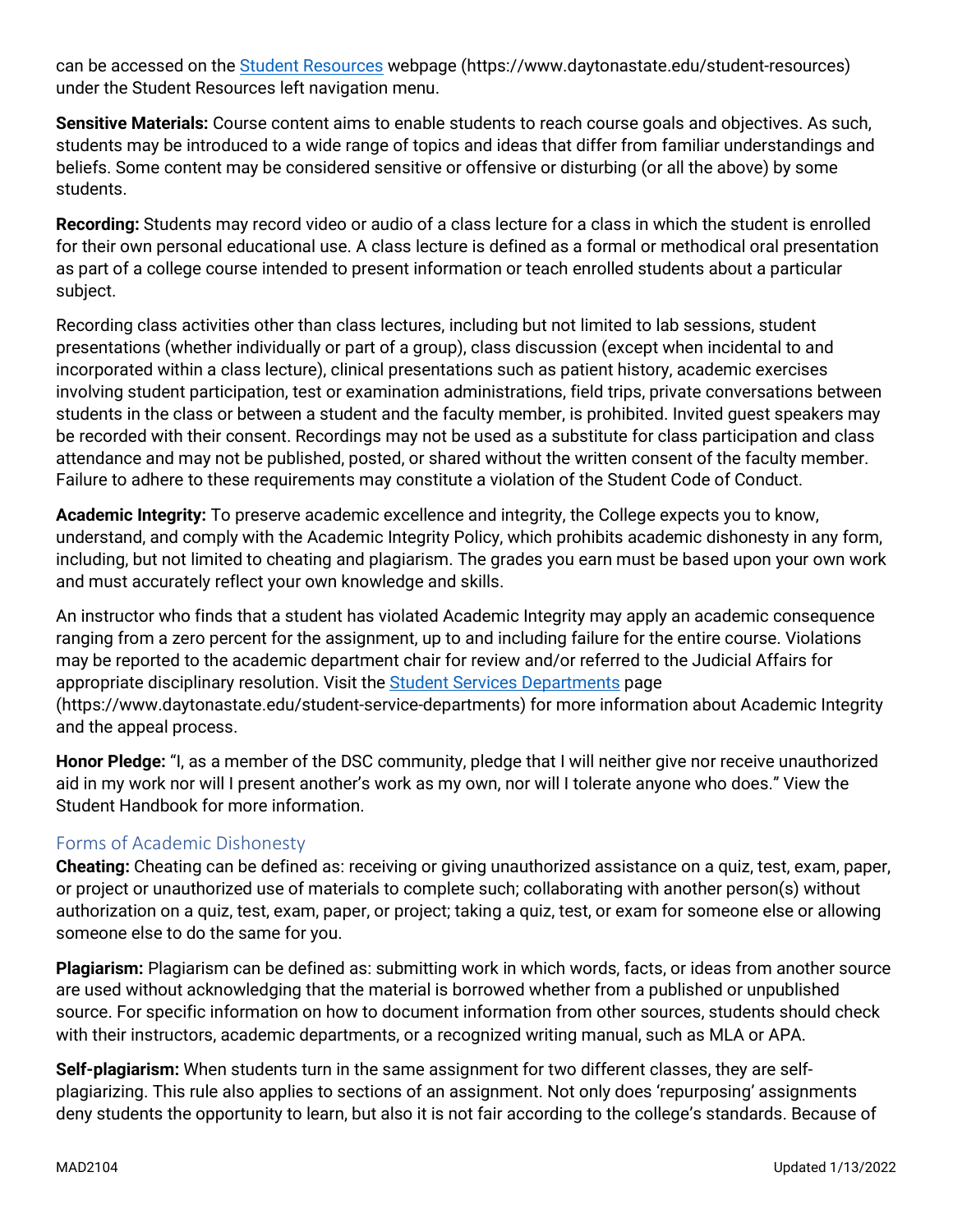this, self-plagiarizing is coined 'double-dipping,' which leads to devaluation of grades and therefore, a devaluation of the College. Daytona State College prohibits self-plagiarism.

**Online Academic Integrity Violations:** These violations include but are not limited to the following: sharing your Falcon Online password, working on an assignment with someone else when it is supposed to be done on your own, looking at someone else's work while taking a quiz or exam, using a cell phone to share quiz or exam information, revising a paper that was found on the Internet, or submitting a paper purchased form a website.

**Fabrication:** Fabrication can be defined as listing sources in a bibliography that one did not actually use in a written assignment; presenting false, invented, or fictitious data/evidence in a written assignment.

**Other Academic Misconduct:** Other Academic Misconduct might include, but is not limited to:

- In a testing situation, conduct, such as, looking at a classmate's test, talking to a classmate, or leaving the classroom without the instructor's or proctor's permission.
- Obtaining help while taking online tests or quizzes in the form of another person consultation, Googling for answers, texting, or using other social media.
- Obtaining part or all of a test by theft/purchase OR selling /giving part of all of a test to someone else.
- Soliciting someone to impersonate you online or in a classroom setting.
- Entering an office or building for the purpose of changing a grade on a test, assignment, or in a grade book or for the purpose of obtaining a test.
- Altering or attempting to alter academic records of the College which relate to grades; being an accessory to same.

**Microsoft Office:** Microsoft Office 365, with 1TB of OneDrive storage, is available to enrolled Daytona State College students. Students are provided a college email address that serves as the student's official source for college communication. In addition to email, Office 365 provides students with shared calendars, the ability to create and edit documents online, team sites, and other collaboration tools. Whether you work on a PC, Mac, tablet, or phone, you will have a consistent experience across all your devices. The service includes online versions of Word, PowerPoint, Excel, Teams, OneNote, and OneNote Class Notebook. For more information about Office 365, visit the [Help Desk](https://www.daytonastate.edu/help-desk/) webpage (https://www.daytonastate.edu/help-desk/) and click on Office 365.

**Student Evaluation of Instruction:** Every semester for every course, you have the opportunity to give your instructors feedback on your experiences in class. Instructors use your feedback to make informed decisions about how they teach their courses. Understanding student perceptions and experiences is a part of how we improve teaching across the college. Student evaluations of instruction are also an important element of the faculty evaluation process, which is why collecting a broad, representative, and valid data set is important. What this means is the more students who participate, the better the feedback.

You'll receive email with instructions near the end of the semester. You have about two weeks before the evaluation window closes. You can find the Course Evaluation window for each semester in the Academic Calendar on Daytona State College's website menu under Academics. Your course evaluation link is unique, and evaluations are anonymous. Additionally, evaluations are anonymous, and instructors only see summaries after grades are posted.

**Class expectations:** This is a college credit course. All papers and communications related to the course must be written using proper grammar, spelling, and punctuation. Abbreviations, phrases, et cetera, that may be acceptable in emails between friends or on discussion boards outside of this course are not acceptable.

Any written communication received without following the standards of proper English will adversely affect your grade. This course also helps develop the general education skills of critical thinking, computation, and computer literacy.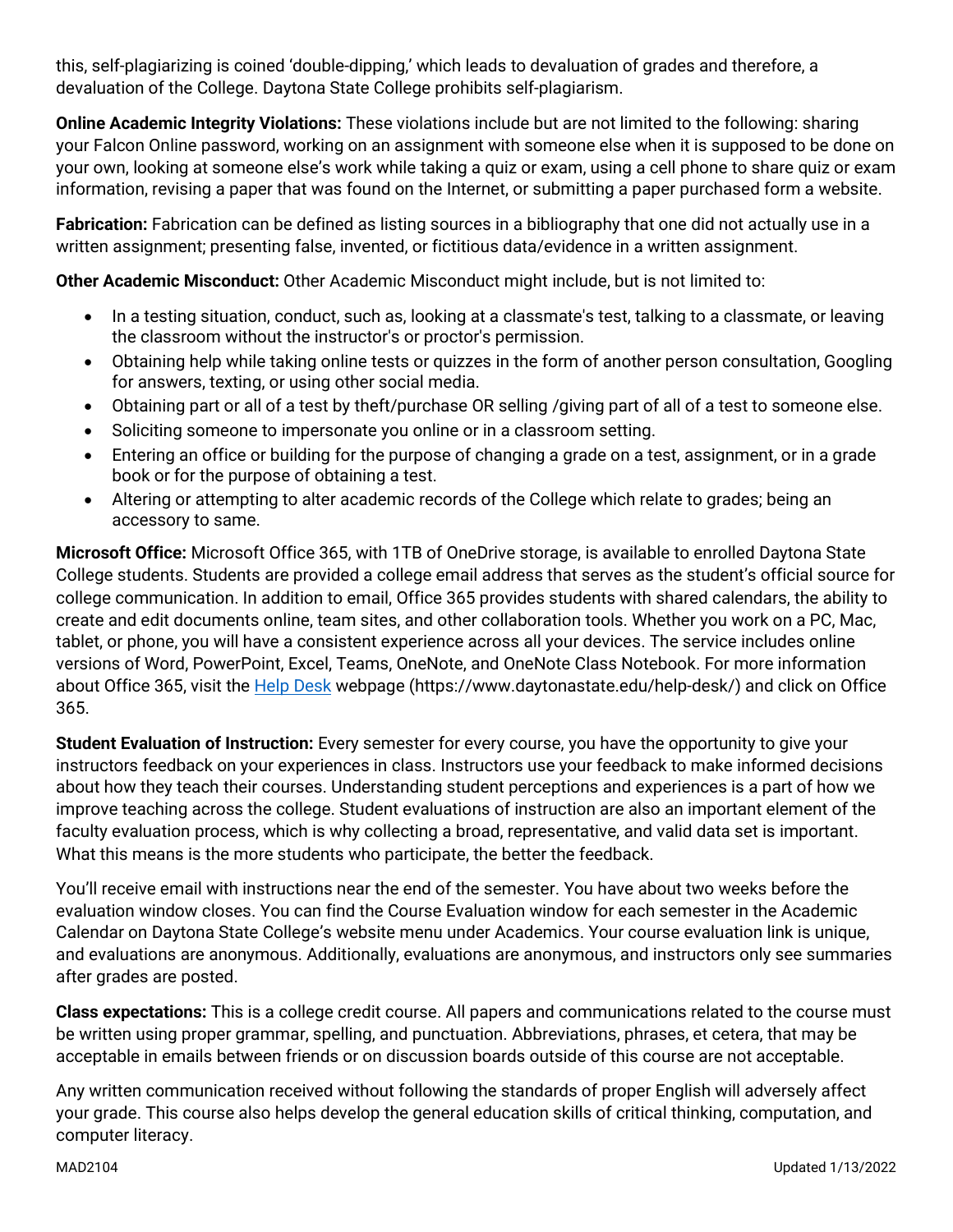**Student Rights & Responsibilities:** Students are responsible for reading and following all college policies outlined in the current Student Handbook. The Handbook can be accessed on the [Student Resources](https://www.daytonastate.edu/student-resources) webpage (https://www.daytonastate.edu/student-resources) under the Student Resources left navigation menu.

# Support Services

**Counseling and Accessibility Services:** Counseling and Accessibility Services (CAS) provides tools and resources to students with documented disabilities. Students who self-disclose a disability and provide the required documentation to the CAS Office can receive confidential and reasonable accommodations to assist in their academic success. If you need accommodations, please contact the CAS Office at (386) 506-3038.

To call Florida Relay dial 7-1-1 or the appropriate toll-free number: 1-800-955-8771 (TTY), 1-800-955-8770 (Voice). Counseling Services are available on campus to help students by providing confidential short-term counseling and linking them to local community mental health professionals for long-term assistance when needed. Please call (386) 506-3038 for more information. Visit the [Counseling and Accessibility Services](https://www.daytonastate.edu/student-service-departments/counseling-accessibility/) webpage (https://www.daytonastate.edu/student-service-departments/counseling-accessibility/) for more information.

**Veterans:** If you are currently serving or have ever served in the U.S. Military, please feel free to visit the Veterans Center in the Building 100, Room 205 for any assistance or phone (386) 506-3653. Please visit the [Veterans Services](https://www.daytonastate.edu/veterans-services) webpage (https://www.daytonastate.edu/veterans-services) for more information.

**Academic Support Center:** The Academic Support Centers (ASC) assist students on every campus to achieve their potential by providing the resources they need to become successful, independent learners. Visit the [Academic Support Center](https://www.daytonastate.edu/library-and-tutoring/academic-support-center/index.html) webpage (https://www.daytonastate.edu/library-and-tutoring/academic-supportcenter/) for more information or email [ASC@DaytonaState.edu.](mailto:ASC@DaytonaState.edu)

**Writing Center:** For assistance with all stages of the writing process, please visit the [Writing Center](https://www.daytonastate.edu/library-and-tutoring/writing-center/) webpage (https://www.daytonastate.edu/library-and-tutoring/writing-center/). Appointments are recommended.

**Library and Research Services:** The Daytona State Library offers a variety of services and resources to support your academic success. Visit the [library website \(](https://library.daytonastate.edu/index)https://library.daytonastate.edu) to learn more.

**Technical Support:** Tech support is available for FalconMail, printing, web usage, Falcon Online, and more. Students may call (386) 506-3950 or email [HelpDesk@DaytonaState.edu.](mailto:HelpDesk@DaytonaState.edu) Information can be found on the [Help Desk](https://www.daytonastate.edu/help-desk/) webpage (https://www.daytonastate.edu/help-desk/). General help information for using Falcon Self-Service can be found in the [Student Falcon Self-Service Help Guides](https://library.daytonastate.edu/student-falcon-self-service) (https://library.daytonastate.edu/student-falcon-self-service).

For Falcon Online 24/7 support of course tools, view Help/Resources on the Falcon Online navbar or call the Helpdesk at (386) 506-3950, option 2. General help information for [Falcon](https://library.daytonastate.edu/falcononline) Online can be found in the Falcon [Online for Students](https://library.daytonastate.edu/falcononline) InfoGuide (https://library.daytonastate.edu/falcononline).

**DSC Alert:** Daytona State College has a mass notification system, DSC Alert. It's a multi-modal mass notification system that enables DSC to quickly send critical information to the College community via text, phone, and email during an emergency. Students also may receive non-emergency (outreach) communication including information on Registration, Financial Aid, College events, and other messages intended to make the enrollment process easier and improve your DSC experience. All DSC students are automatically opted into DSC Alert when they begin classes and will receive this service at no charge.

It's important to keep your phone number current in the DSC system. To update your phone number, log in to Falcon Self-Service from the MyDaytonaState portal and select My Profile > Contact Info.

For more information, please contact **DSCAlert**@DaytonaState.edu.